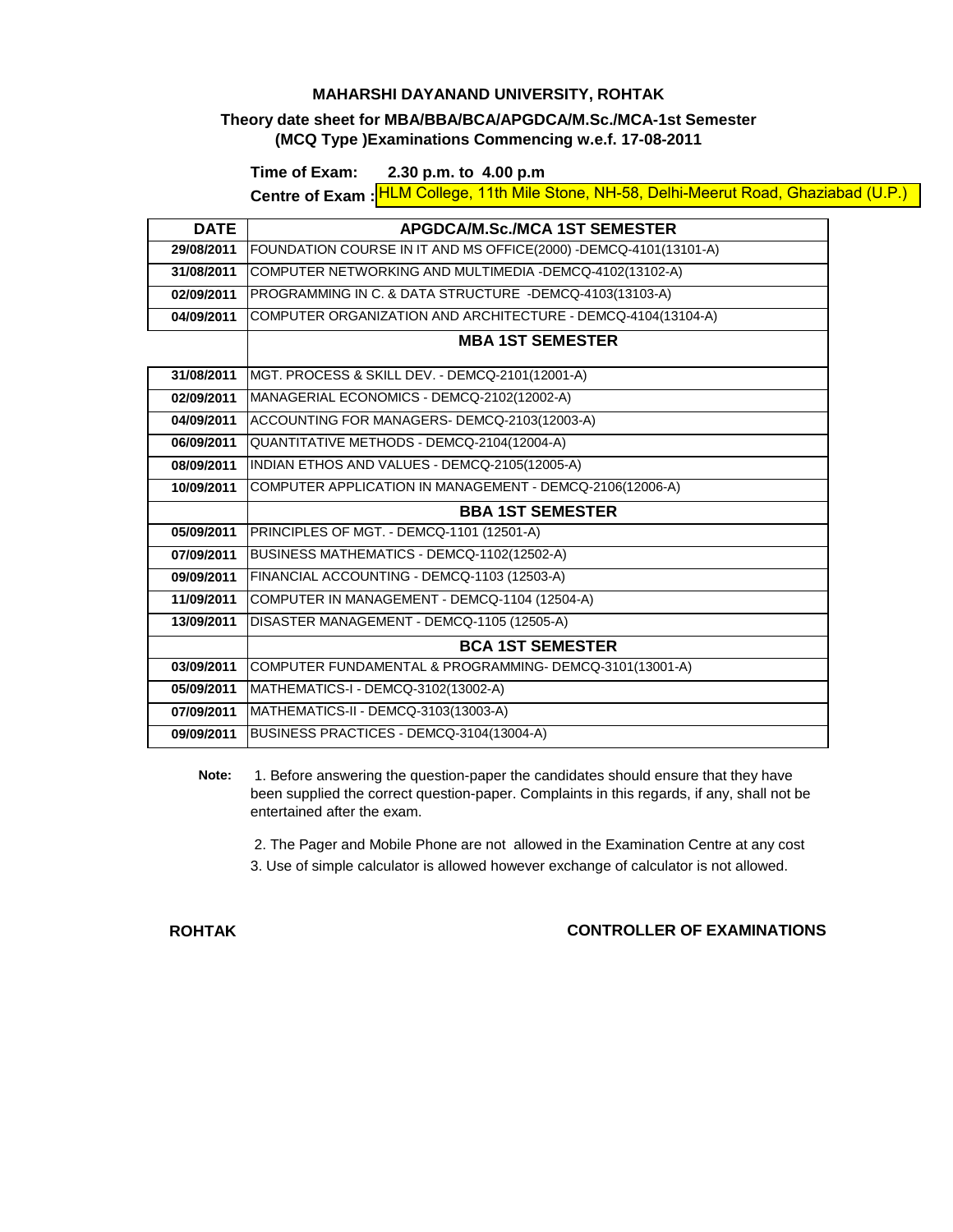## **MAHARSHI DAYANAND UNIVERSITY, ROHTAK**

**Theory date sheet for MBA(DDE) 2nd, 3rd, 4th Semester Examinations Commencing w.e.f. 17-08-2011**

**Centre of Exam** HLM College, Ghaziabad, 11th Mile Stone, NH-58, Delhi-Meerut Road, Ghaziabad (U.P.) **Time of Exam: 2.30 p.m. to 5.30 p.m**

|            | <b>3RD SEMESTER</b>                                                                  |  |  |  |  |  |
|------------|--------------------------------------------------------------------------------------|--|--|--|--|--|
|            | 17/08/2011 BUSINESS POLICY & STRATEGIC ANALYSIS(2.31DE)-11618                        |  |  |  |  |  |
|            | 19/08/2011 DECISION SUPPORT SYSTEM AND MIS(2.32DE)-11619                             |  |  |  |  |  |
|            | 21/08/2011 RESEARCH METHODOLOGY(2.33DE)-11620                                        |  |  |  |  |  |
|            | 23/08/2011 INTERNATIONAL BUS. ENV.(2.34DE)-11621                                     |  |  |  |  |  |
|            | 25/08/2011 FOREIGN EXCHANGE MGT(FM-2/IBM-3)-11622, CONCUMER BEHAVIOUR(MM-4)-11627,   |  |  |  |  |  |
|            | STRATEGIC HUMAN RESOURCE MGT(OBHRD-2)-11631, MULTIMEDIA & WEB DEV.                   |  |  |  |  |  |
|            | (ITM-5)-11638, PURCHASING & MATERIAL MGT.(POM1)-11642                                |  |  |  |  |  |
|            | 27/08/2011 PROJECT PLAANING ANALYSIS & MGT. (FM-3)-11623, SALES & DISRIBUTION MGT.   |  |  |  |  |  |
|            | (MM-6)-11630, MGT. OF INDUSTRIAL RELATION (OBHRD-6)-11636, SOFTWARE                  |  |  |  |  |  |
|            | ENG.(ITM-7)-11639, TOTAL QUALITY MGT.(POM-2)-11641, INTERNETIONAL TRADE              |  |  |  |  |  |
|            | THEORY & PRACTICE(IBM-1)-11634                                                       |  |  |  |  |  |
|            | 29/08/2011 WORKING CAPICAL MGT. (FM-14)-11625, ADVERTISING MGT. (MM-7)-11628, ORG.   |  |  |  |  |  |
|            | CHANGE AND INTERVENTION STRTEGIES(OBHRD-7)-11637, SYSTEM ANALYSIS AND                |  |  |  |  |  |
|            | DESIGN (ITM-10)-11640, PRODUCTION PLANNIMG AND CONTROL(POM3)-11643,                  |  |  |  |  |  |
|            | INTERNATIONAL MARKETING (IBM-2)-11635                                                |  |  |  |  |  |
|            |                                                                                      |  |  |  |  |  |
|            | <b>4TH SEMESTER</b>                                                                  |  |  |  |  |  |
|            | 18/08/2011 CORPORATE EVOLUTION & STRATEGIC IMPLIMENTATION (2.41DE)-11650             |  |  |  |  |  |
|            | 20/08/2011 COMPUTER NETWORK & INTERNET (2.42DE)-11651                                |  |  |  |  |  |
|            | 22/08/2011 ENTERPRENEURIAL DEV.(2.43DE)-11652                                        |  |  |  |  |  |
|            | 24/08/2011 INDUSTRIAL MARKETING (MM-i) 11653, LOGISTICS MGT (POM-4) -11663,          |  |  |  |  |  |
|            | INTERNATIONAL FINANCIAL MGT (FM-5/IBM-6)-11668, OBJECT ORIENTED ANALYSIS             |  |  |  |  |  |
|            | & DESIGN USING C++ (ITM-1)-11669, COMPENSATION MGT (OBHRD-3) 11670,                  |  |  |  |  |  |
|            | EXPORT IMPORT PROCEDURES & DOCUMENTATION (IBM-4) 11673                               |  |  |  |  |  |
|            | 26/08/2011 SERVICE MARKETING (MM-2) 11654, SECURITY ANALYSIS & INVESTMENT MGT (FM-7) |  |  |  |  |  |
|            | 11662, INDUSTRIAL ENGG. (POM-5) 11665, CROSS CULTURAL & GLOBAL HRM                   |  |  |  |  |  |
|            | (OBHRD-4) 11672, INTERNATIONAL STRATEGIC MGT. (IBM-5) 11674, PROGRAMMING             |  |  |  |  |  |
|            | IN JAWA (ITM-3) 11675                                                                |  |  |  |  |  |
|            | 28/08/2011 PLANNING & MANAGING RETAIL BUSINESS (MM-5)11655, MGT. OF FINANCIAL        |  |  |  |  |  |
|            | SERVICES (FM-9) 11664, SERVICE OPERATION MGT (POM-7)11667, HUMAN                     |  |  |  |  |  |
|            | RESOURCE DEV. (OBHRD-8) 11671, DATA BASE MGT. SYSTEM (ITM-4) 11676                   |  |  |  |  |  |
|            | <b>2ND SEMESTER</b>                                                                  |  |  |  |  |  |
| 30/08/2011 | INDIAN BUSINESS ENV (2.24DE)-11610                                                   |  |  |  |  |  |
| 01/09/2011 | FINANCIAL MGT. (2.21DE)-11607                                                        |  |  |  |  |  |
| 03/09/2011 | HUMAN RESOURCE MGT.(2.23DE)-11609                                                    |  |  |  |  |  |
| 05/09/2011 | MARKETING MGT.(2.22DE)-11608                                                         |  |  |  |  |  |
| 07/09/2011 | PRODUCTION AND OPERATION MGT.(2.25DE)-11611                                          |  |  |  |  |  |
| 09/09/2011 | ORG. BEHAVIOUR(2.26DE)-11612                                                         |  |  |  |  |  |

**Note:** 1. Before answering the question-paper the candidates should ensure that they have been supplied the correct question-paper. Complaints in this regards, if any, shall not be entertained after the exam.

 2. The Pager and Mobile Phone are not allowed in the Examination Centre 3. Use of simple calculator is allowed however exchange of calculator is not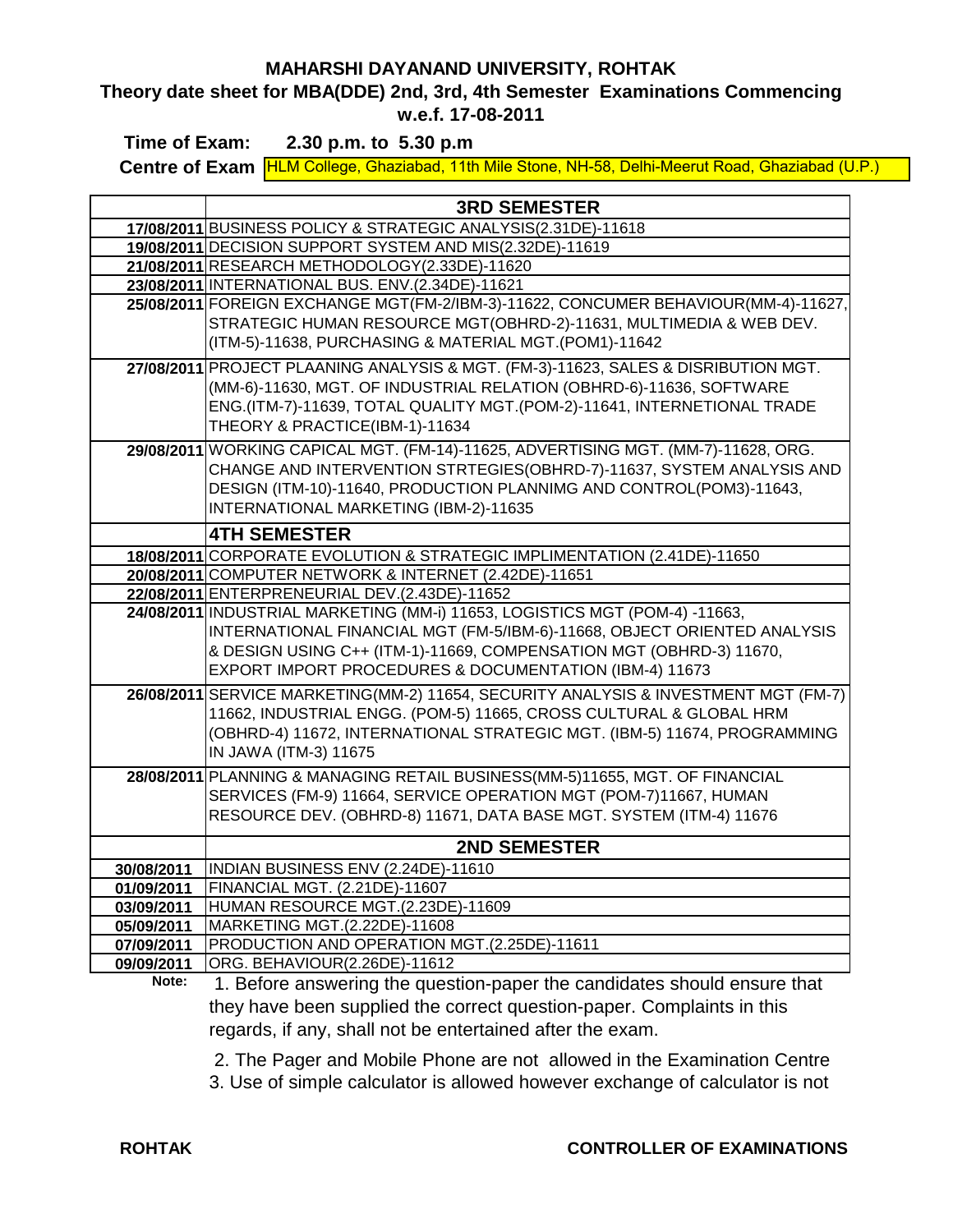#### **MAHARSHI DAYANAND UNIVERSITY, ROHTAK**

**Theory date sheet for BCA- II, III, IV, V, VI Semester Examination, Commencing w.e.f. 17-08-2011**

**Time of Exam:** Centre of Exam : **HLM College, Ghaziabad, 11th Mile Stone, NH-58, Delhi-Meerut Road, Ghaziabad (U.P.) 2.30 p.m. to 5.30 p.m**

| <b>DATE</b> | <b>BCA-II</b>                                                                                    | <b>BIT/BCA-III</b>                                              | <b>BIT/BCA-IV</b>                                       | <b>BCA-V</b>                                                          | <b>BCA-VI</b>                                                                            |
|-------------|--------------------------------------------------------------------------------------------------|-----------------------------------------------------------------|---------------------------------------------------------|-----------------------------------------------------------------------|------------------------------------------------------------------------------------------|
| 17/08/2011  |                                                                                                  |                                                                 |                                                         | DATA COMMUNICATION AND<br>NETWORK (9171) BCA-301                      |                                                                                          |
| 18/08/2011  |                                                                                                  |                                                                 |                                                         |                                                                       | <b>INTERNET</b>                                                                          |
|             |                                                                                                  |                                                                 |                                                         |                                                                       | TECHNOLOGY AND<br>APPLICATION(9195) BCA<br>306                                           |
| 19/08/2011  |                                                                                                  |                                                                 |                                                         | COMPUTER GRAPHICS (9172) BCA-<br>302                                  |                                                                                          |
| 20/08/2011  |                                                                                                  |                                                                 |                                                         |                                                                       | <b>SCIENTIFIC &amp;</b><br><b>STATISTICAL</b><br>COMPUTING(9196) BCA-<br>307             |
| 21/08/2011  |                                                                                                  |                                                                 |                                                         | PRINCIPLES OF WINDOWS AND<br>VISUAL PROGRAMMING(9173) BCA-<br>303     |                                                                                          |
| 22/08/2011  |                                                                                                  |                                                                 |                                                         |                                                                       | <b>MULTIMEDIA</b><br><b>INFORMATION</b><br>SYSTEM(9197) BCA-308                          |
| 23/08/2011  |                                                                                                  |                                                                 |                                                         | JAWA PROGRAMMING AND<br>INTERNET TECHNOLOGIES(9174)<br><b>BCA-304</b> |                                                                                          |
| 24/08/2011  |                                                                                                  |                                                                 |                                                         |                                                                       | MANAGEMENT<br><b>INFORMATION SYSTEM</b><br>OR PROGRAMMING<br>LANGUAGES(9198) BCA-<br>309 |
| 25/08/2011  |                                                                                                  | <b>COMPUTER SYSTEM</b><br>ARCHITECTURE(7183) BCA-<br>201        |                                                         |                                                                       |                                                                                          |
| 26/08/2011  |                                                                                                  |                                                                 | OPERATING SYSTEM ORGANIZATION<br>AND UNIX(7187) BCA-206 |                                                                       |                                                                                          |
| 27/08/2011  |                                                                                                  | ALOGRITHMS AND<br>ADVANCED DATA<br>STRUCTURE (7184) BCA-202     |                                                         |                                                                       |                                                                                          |
| 28/08/2011  |                                                                                                  |                                                                 | SOFTWARE ENGINEERING (7188)<br><b>BCA-207</b>           |                                                                       |                                                                                          |
| 29/08/2011  |                                                                                                  | MICRO-PROCESSOR AND<br>ASSEMBLY LANGUAGE(7185)<br><b>BCA203</b> |                                                         |                                                                       |                                                                                          |
| 30/08/2011  |                                                                                                  |                                                                 | OBJECT ORIENTED DESIGN AND<br>PROGRAMMING(7189) BCA-208 |                                                                       |                                                                                          |
| 31/08/2011  |                                                                                                  | DATA BASE SYSTEMS(7186)<br><b>BCA-204</b>                       |                                                         |                                                                       |                                                                                          |
| 01/09/2011  |                                                                                                  |                                                                 | FINANCIAL ACCOUNTING (7190) BCA-<br>209                 |                                                                       |                                                                                          |
| 02/09/2011  | DATA &FILE STRUCTURE<br>(5504) BCA-106                                                           |                                                                 |                                                         |                                                                       |                                                                                          |
| 04/09/2011  | <b>STRUCTURED SYSTEM</b><br>ANALYSIS AND DESIGN<br>(5505) BCA-107                                |                                                                 |                                                         |                                                                       |                                                                                          |
| 06/09/2011  | <b>MATHEMATICAL</b><br><b>FOUNDATION OF</b><br>COMPUTER SCIENCE (OLD<br>5506) (NEW 5516) BCA-108 |                                                                 |                                                         |                                                                       |                                                                                          |
| 08/09/2011  | <b>DIGITAL</b><br>ELECTRONICS(5507) BCA-<br>109                                                  |                                                                 |                                                         |                                                                       |                                                                                          |

**The practical/ Theory exam. Of Environment Studies paper will be conducted by the concerned College/Study Centre as per syllabus/scheme of exam and grade will be sent to the conduct branch within a period of two weeks after the theory examinations are over. There will be no separate theory paper.**

 1. Before answering the question-paper the candidates should ensure that they have been supplied the correct question-paper. Complaints in this regards, if any, shall not be entertained after the exam.

2. The Pager and Mobile Phone are not allowed in the Examination Centre at any cost

3. Use of simple calculator is allowed however exchange of calculator is not allowed.